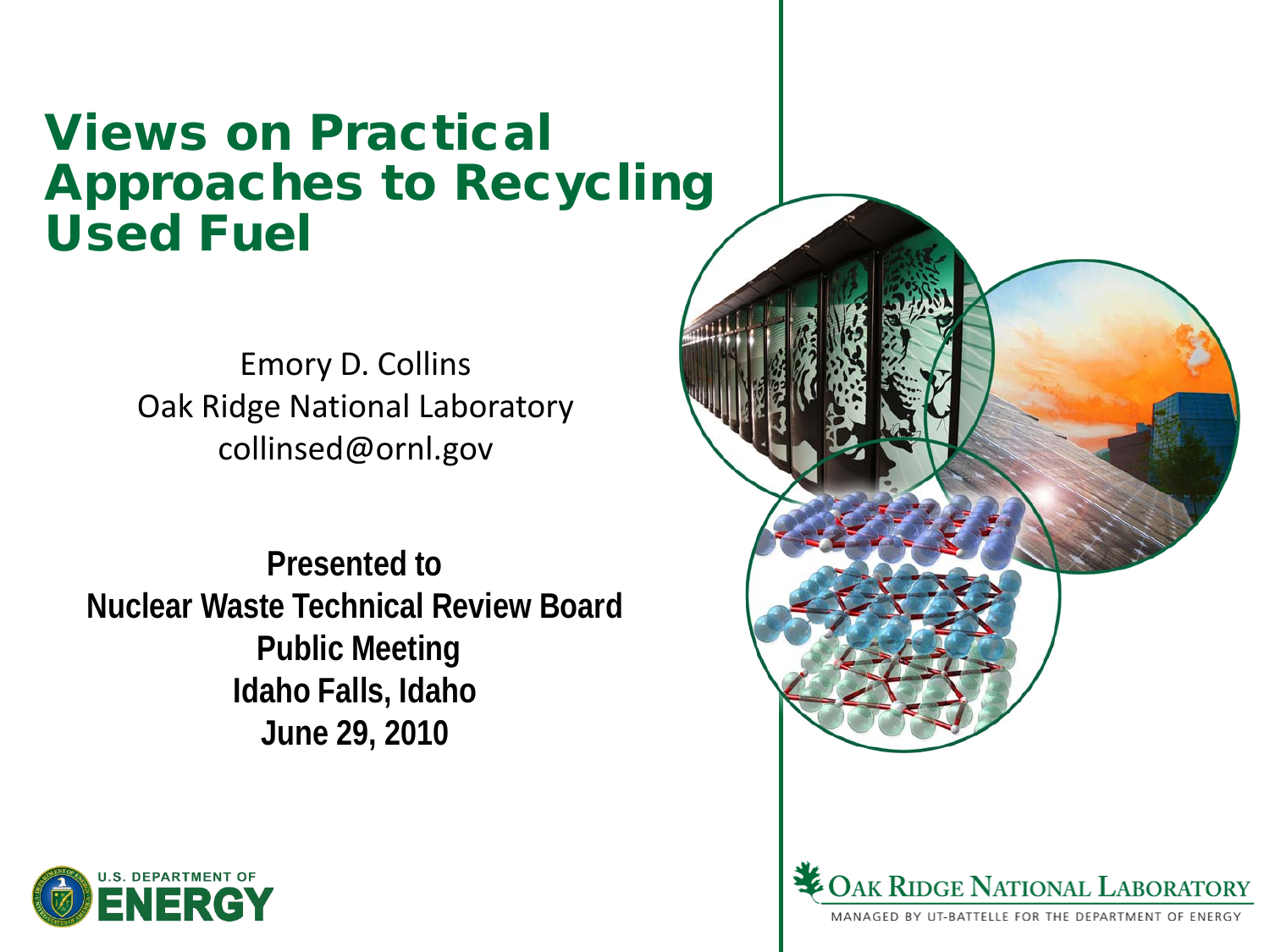# A Practical Solution to Used Nuclear Fuel Treatment to Enable Sustained Nuclear Energy and Recovery of Vital Materials

- **Report No.: ORNL/TM-2010/81**
- **Date: April 2010**
- **Authors: Emory D. Collins Guillermo D. Del Cul James E. Rushton Kent A. Williams**

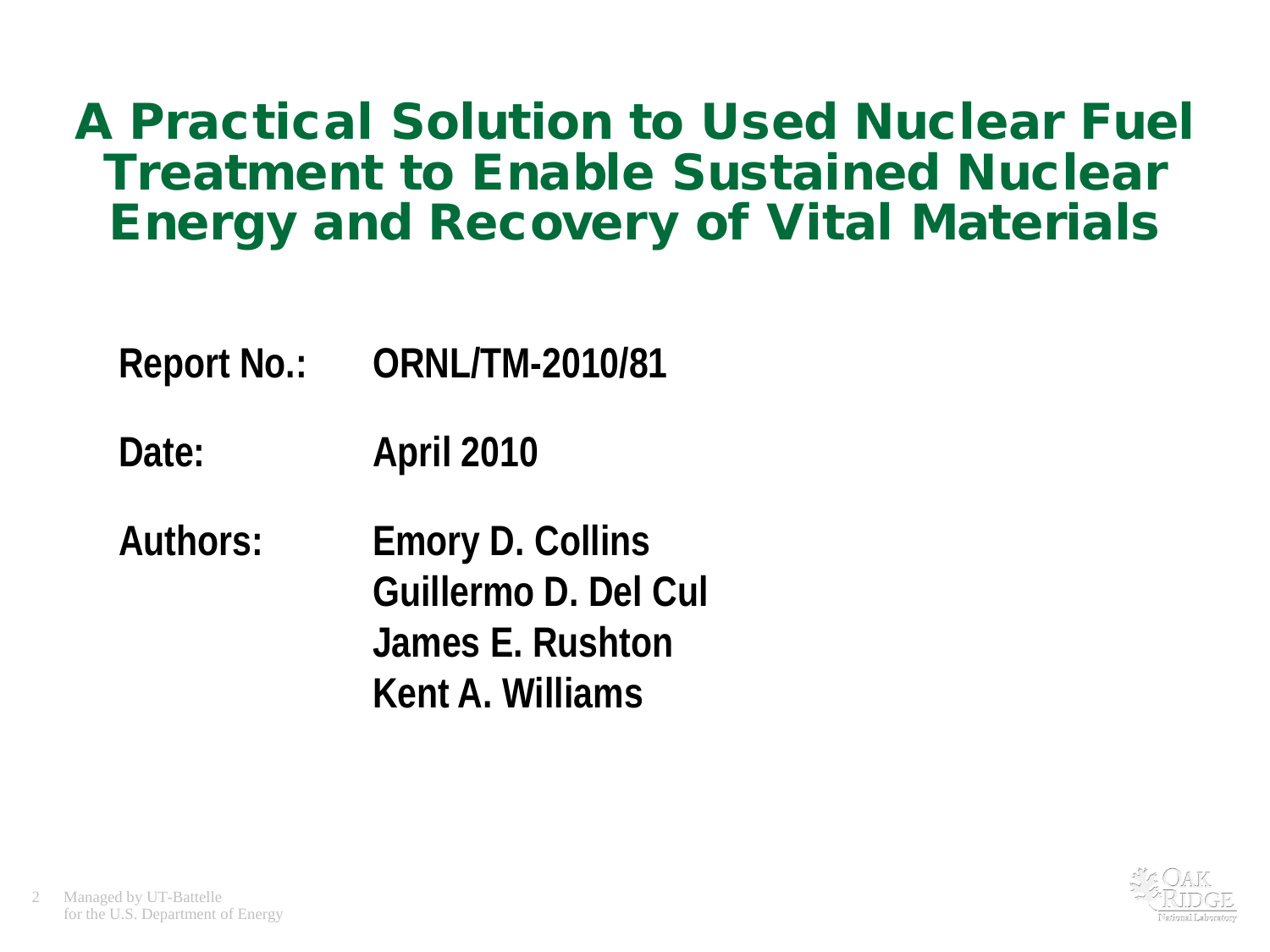# Public Perception for Nuclear Energy — Favorable or Not?

- **Nuclear energy is a large, economical source of clean energy with very low carbon emission**
- **Public perception has become increasingly favorable**
- **The unresolved problem of nuclear waste disposal remains a major concern**
- **Safe disposal has been considered to be transportation to and emplacement in a geologic repository**
- **Finding an acceptable site for a geologic repository is a social and political problem**
- **Continued used fuel storage is not a permanent solution**
- **Situation may be a deterrent to public acceptance of nuclear energy**



Managed by UT-Battelle for the U.S. Department of Energy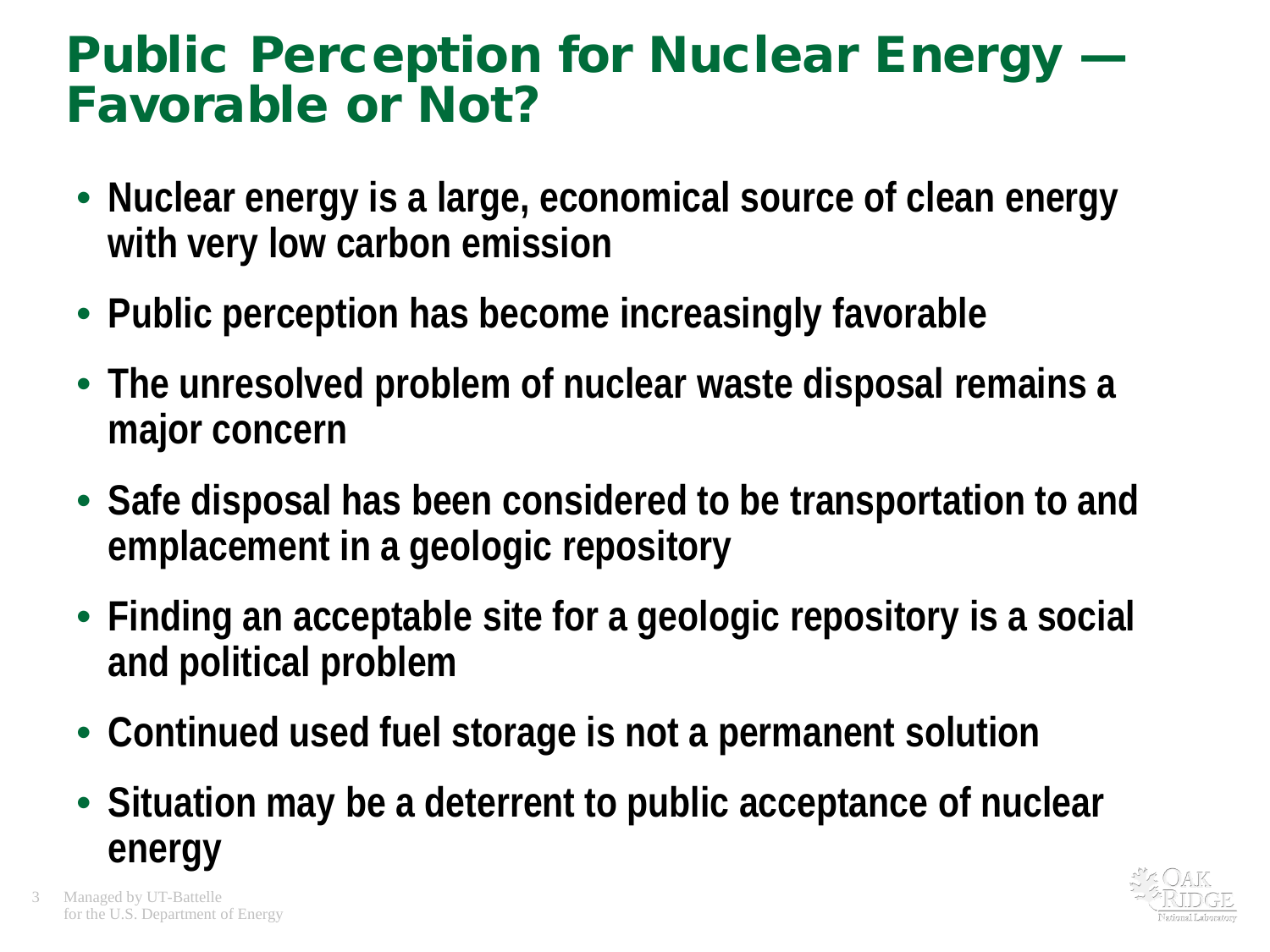## Advanced Fuel Recycle is a Practical Solution

- **Base recycling technology deployment has occurred in other countries**
- **Advanced R&D studies have developed significant improvements**
- **Advanced fuel cycle approach would:**
	- **Deploy proliferation-resistant recycle facilities**
	- **Process oldest-fuels-first (~50-year-old fuels)**
	- **Incorporate more complete recycling of used fuel components by means of focused R&D to minimize eventual impact of geological disposal of radioactive waste**

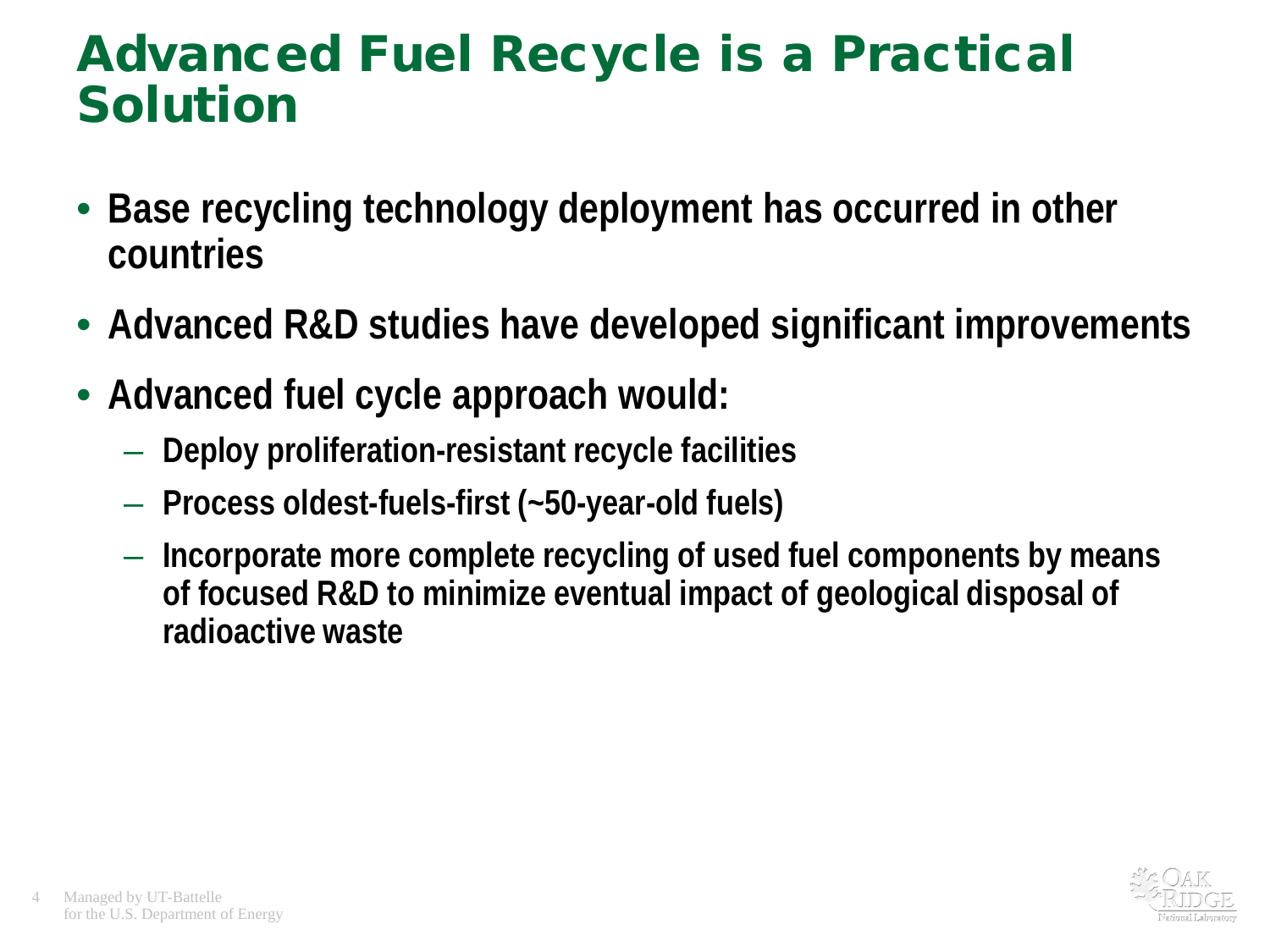# More complete recycling (>90% of mass components) can be done



- **Current industrial treatment performed in other countries to recycle plutonium**
- **Uranium is separated and recovered—some is recycled**
- **Additional components can be recycled if R&D is focused**
	- **Other transuranium actinides**
	- **Zirconium from fuel cladding**
	- **Valuable gases, rare earth elements, and noble metals**
- **Need for a geologic repository will remain, but methods recommended can:**
	- **Delay the need**
	- **Minimize the capacity needed**
	- **Significantly reduce the hazard of the wastes disposed**

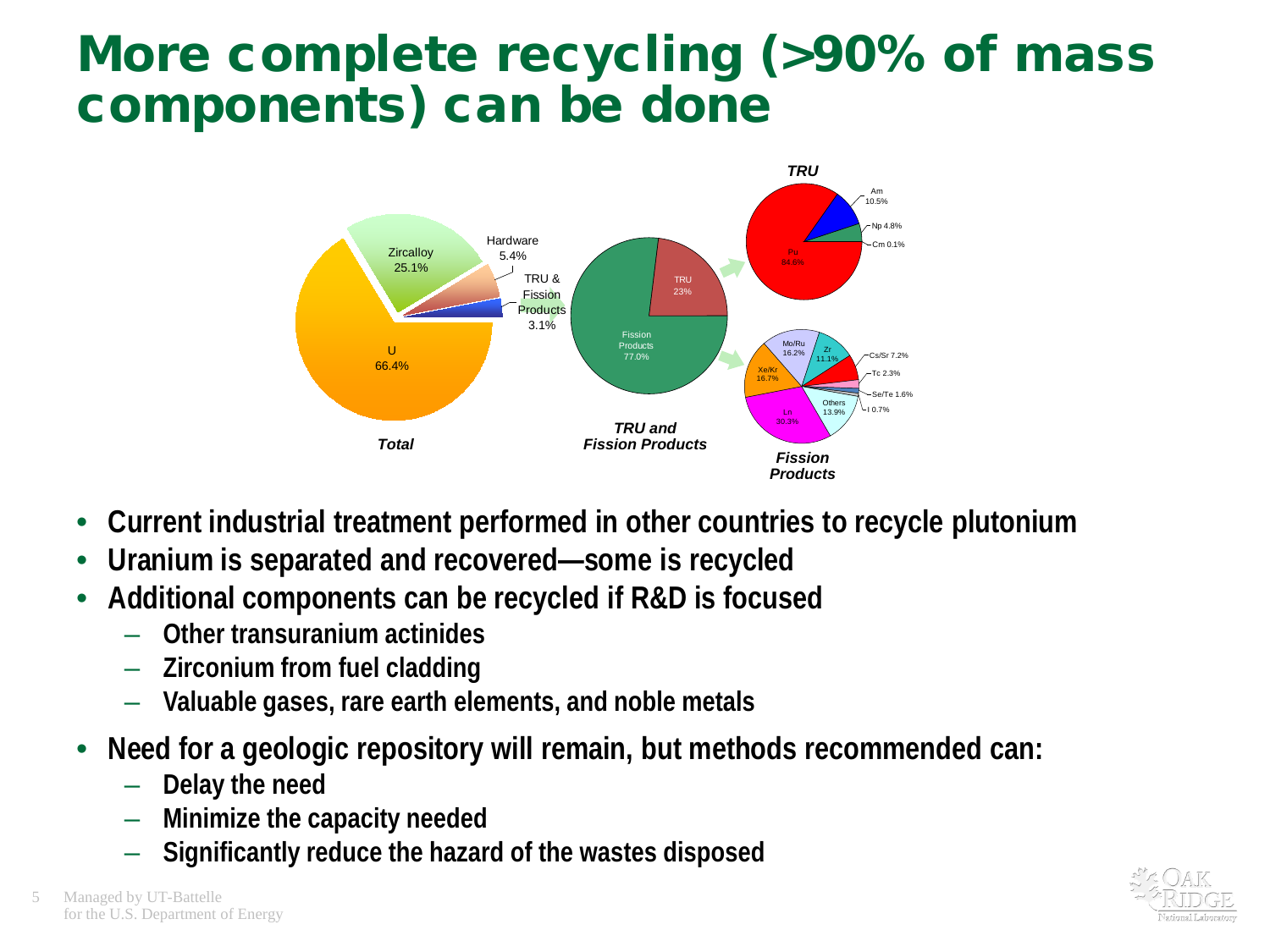# Uranium Recycle into CANDU Reactors

- **The standard CANDU reactor uses natural uranium oxide fuel**
- **CANDU reactors are capable of operating with a full RU core**
	- **The Canadian CANDU fleet could use 2000 to 2800 MT/y RU**
	- **Average burnup will increase from 7.5 GWd/MT to about 10 GWd/MT**
	- **236U penalty is 1/5 of that for PWR reactors**



#### **Main Issue: RU will require extensive licensing and safety assessments with the Canadian Nuclear Safety Commission**

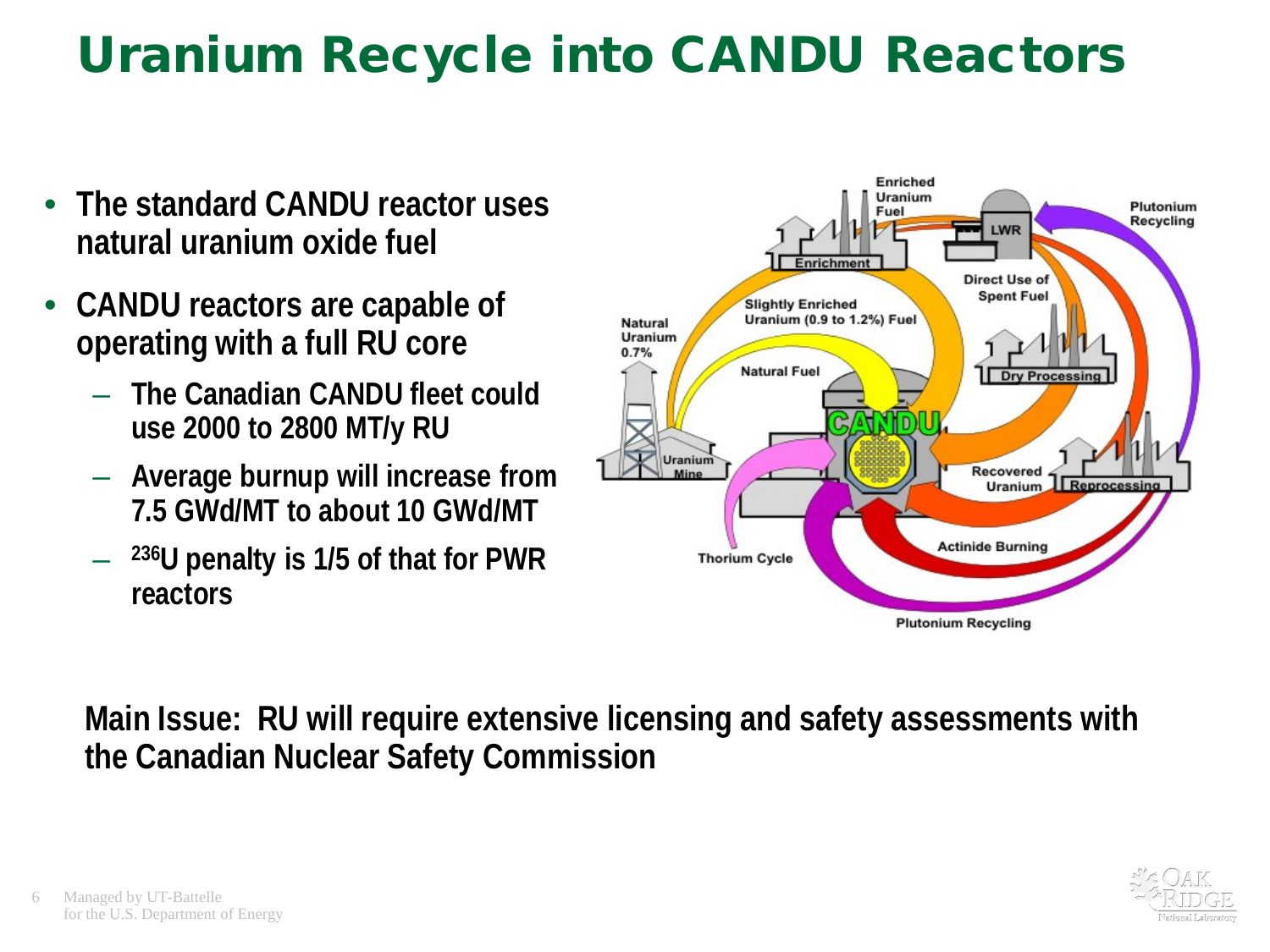# Zirconium Recovery from Cladding



- **Purified zirconium will remain radioactive**
	- **93Zr is not a significant radiological problem**
		- **Half-life is 1.53M years**
		- **Beta emission at only 90 keV (max.)**

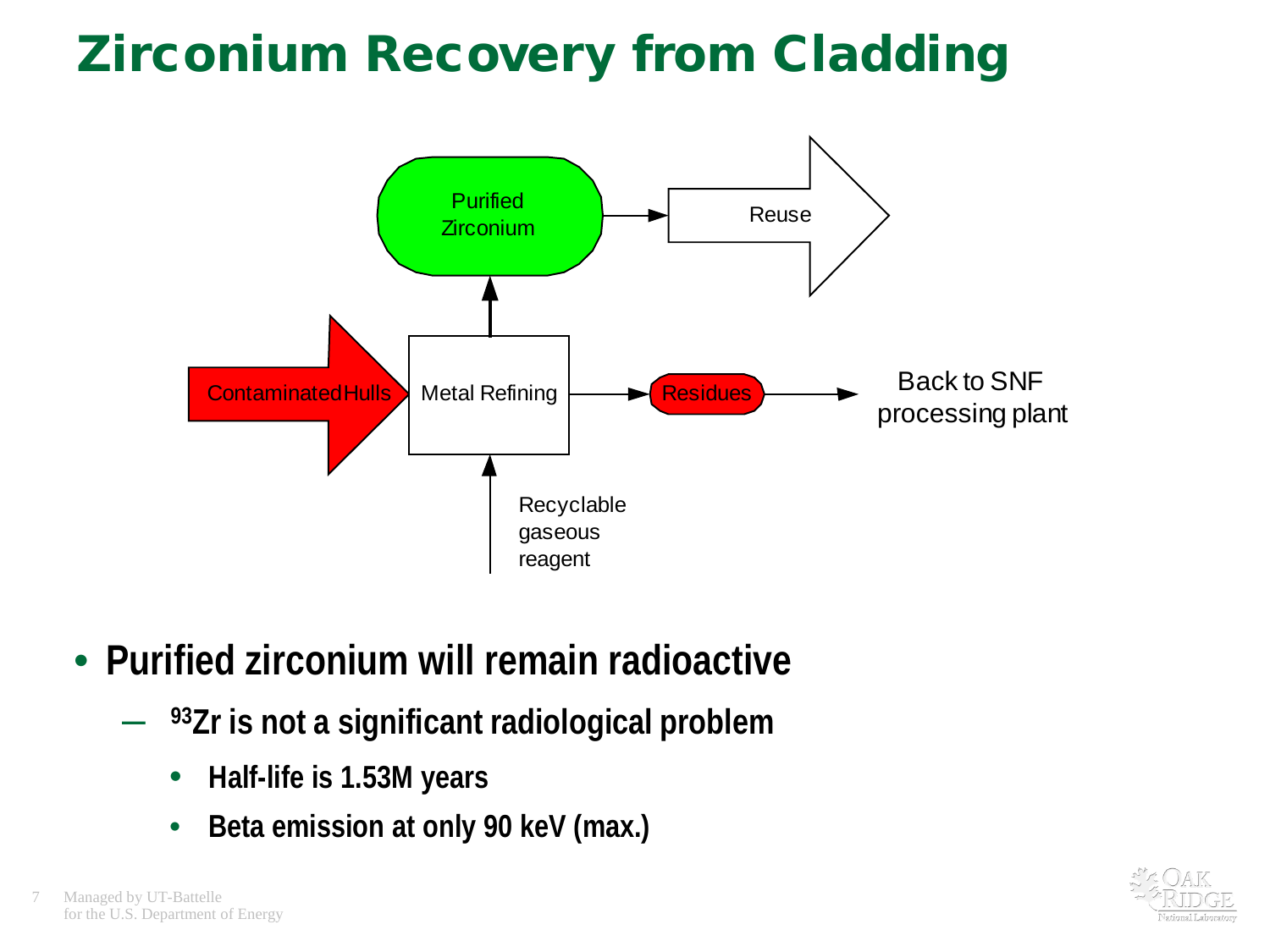# Cost of Recycle — Is it an impediment?

| Fuel cycle type                                   | <b>UOX LWR</b><br>direct disposal | <b>UOX/MOX LWR</b><br>current recycle<br>(Pu only) | <b>LWR</b><br>advanced<br>recycle (U,<br>TRUs, Zr, and<br>some fission<br>products) | <b>Advanced reactors</b><br>breeder recycle<br>(U, Pu) drivers<br><b>DU blankets</b> |
|---------------------------------------------------|-----------------------------------|----------------------------------------------------|-------------------------------------------------------------------------------------|--------------------------------------------------------------------------------------|
| Percent of used fuel assembly mass in<br>waste    | 100                               | 99                                                 | 5                                                                                   | $5 - 10$                                                                             |
| Comparable levelized costs, mills/kWh             |                                   |                                                    |                                                                                     |                                                                                      |
| U ore/U enrichment/UOX fabrication/UOX<br>credits | 4.3                               | 3.9                                                | 3.5                                                                                 | 0.1                                                                                  |
| Reactors                                          | 49.5                              | 49.5                                               | 49.5                                                                                | 59.0                                                                                 |
| Used fuel dry storage                             | 0.3                               | 0.0                                                | 0.0                                                                                 | 0.0                                                                                  |
| Recycling                                         | 0.0                               | 3.4                                                | 3.9                                                                                 | 5.0                                                                                  |
| Waste disposal                                    | 1.6                               | 1.0                                                | 0.3                                                                                 | 1.5                                                                                  |
| <b>Total</b>                                      | 55.7                              | 57.8                                               | 57.2                                                                                | 65.6                                                                                 |
| Fuel cycle component of above costs               | 6.2                               | 8.3                                                | 7.7                                                                                 | 6.6                                                                                  |

- **Reactor costs dominate**
- **Fuel cycle costs are <15%**
- **Variation in fuel cycle costs differ by insignificant amounts**
- **Future need for breeding fissile materials from depleted uranium and thorium resources will require more expensive reactor and fuel designs**

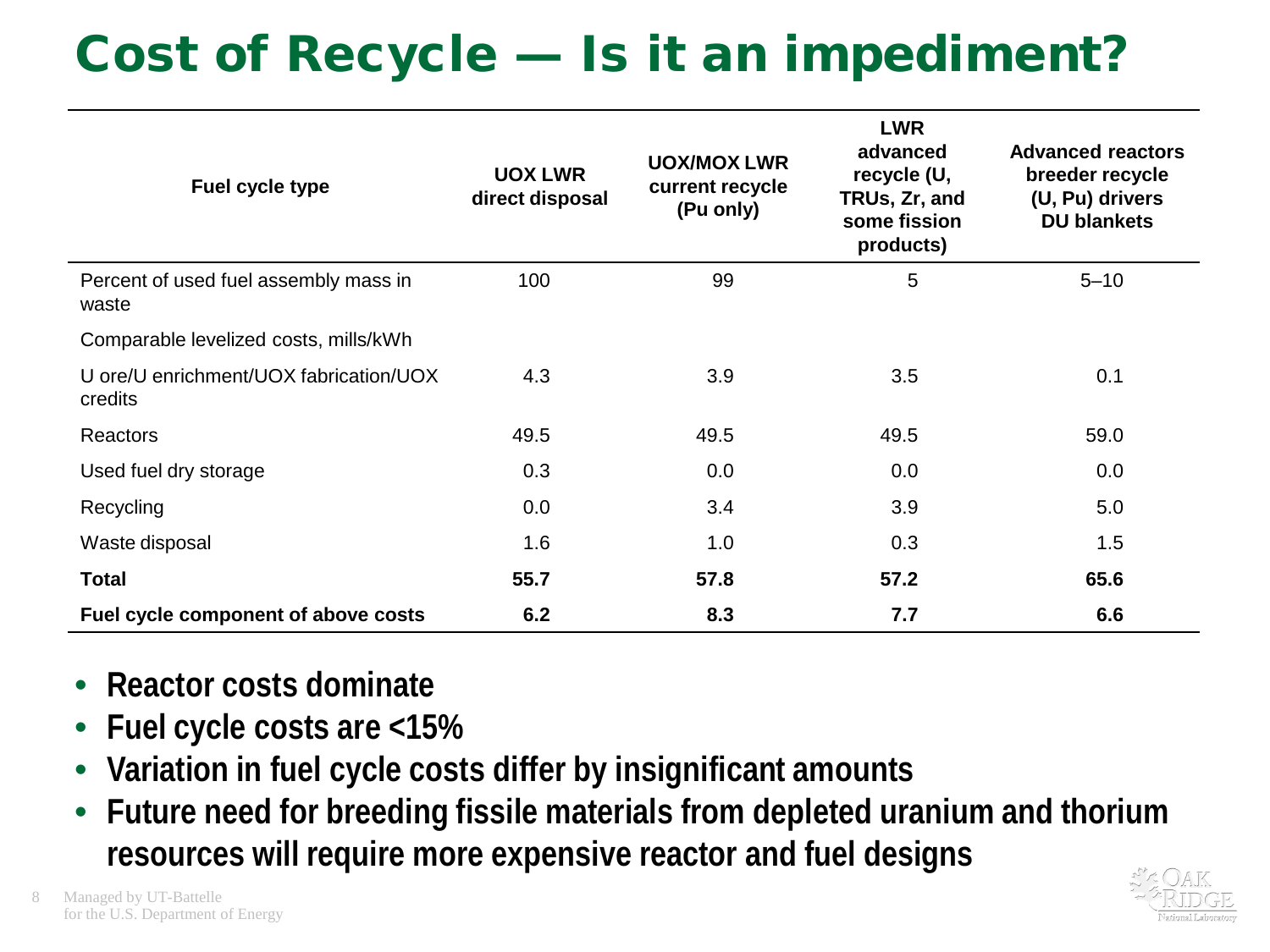# Identification of Proliferation-Resistance Factors — Used Fuel Components



- **Used fuel inherently contains the chemical element, plutonium, and its fissile isotopes**
- **Plutonium can be chemically separated and separation methods are well known**
- **Physical protection and other proliferation-resistance means are necessary to prevent diversion**
- **Used fuel and recycled fissile material must be protected for either:**
	- **Continued storage**
	- **Direct disposal**
	- **Treatment and recycle**
- **Engineered safeguards can provide adequate proliferation resistance**

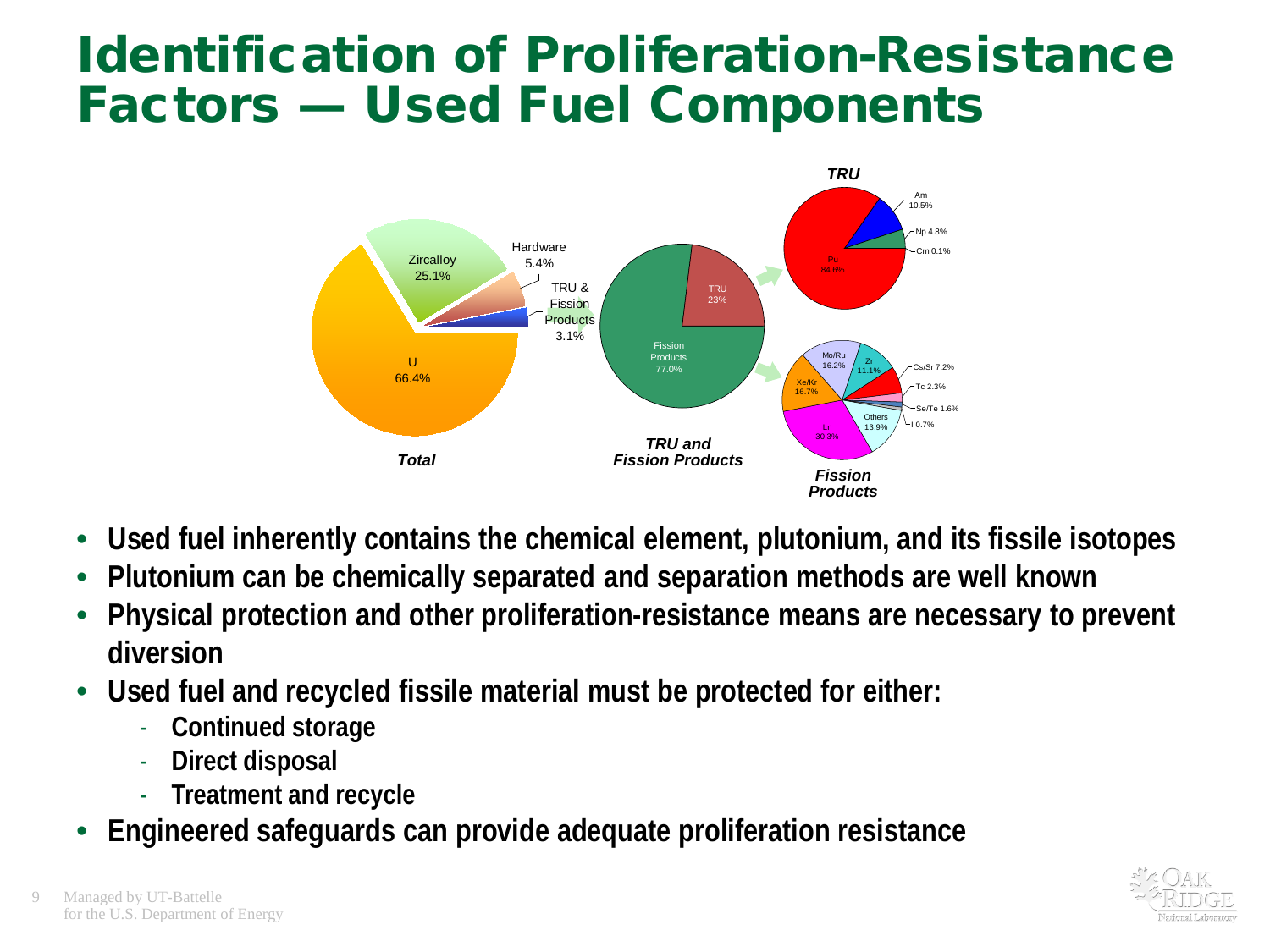## Engineered Safeguards — The Radiation Barrier



- **Radiation barrier is provided by presence of short-lived and intermediate-lived radioactive fission products**
- **Barrier decays at exponential rate, making used fuel older than several decades more vulnerable to diversion and theft**
- **Vulnerability can be eliminated if fuel recycle is begun before radiation barrier has decreased to a susceptible level—re-irradiation will restore the effective radiation barrier**



10 Managed by UT-Battelle for the U.S. Department of Energy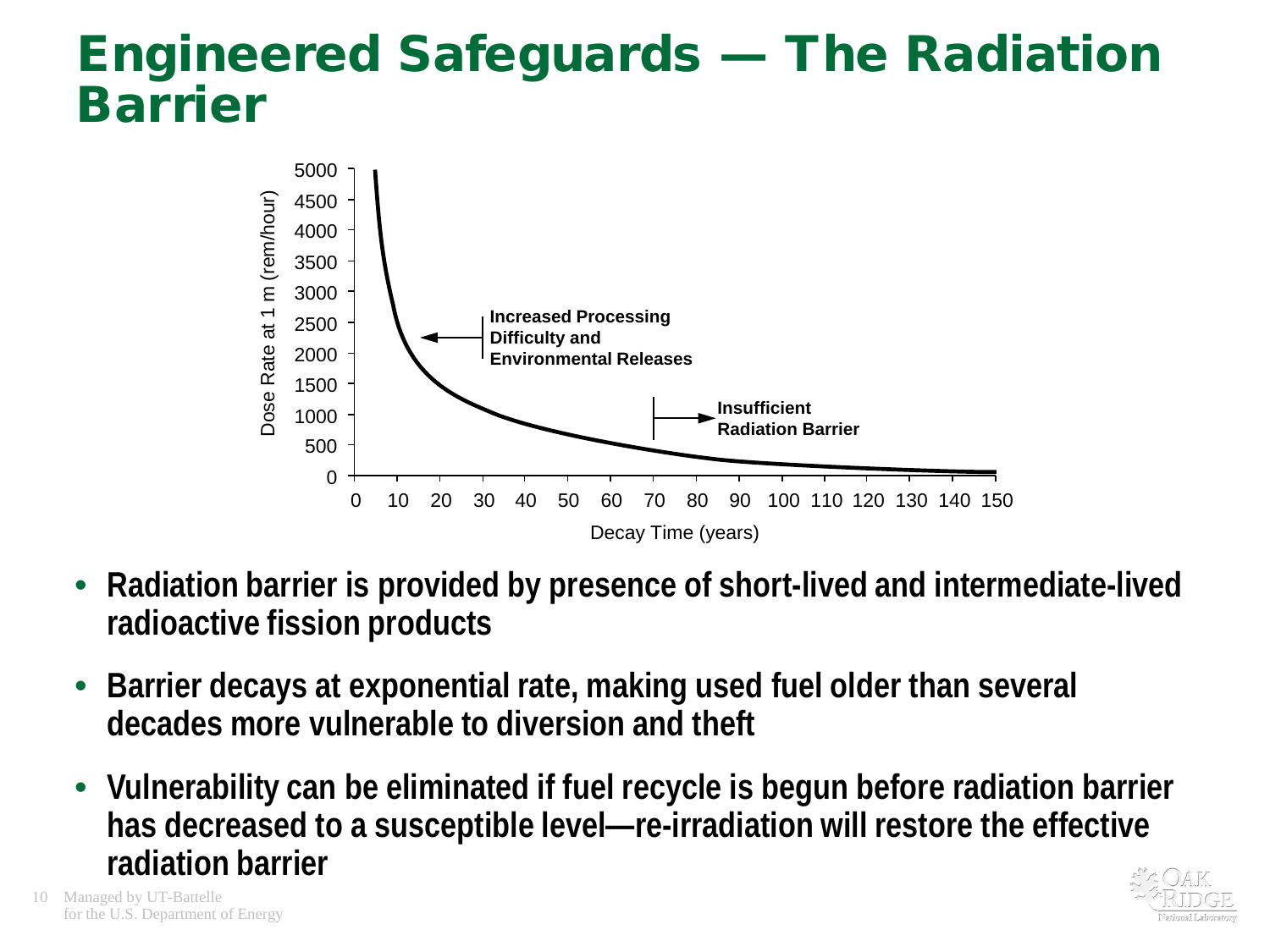### Engineered Safeguards — Co-location and Integration of Used Fuel Treatment Facilities



- **Fissile material entry and removal in form of large, heavy, easily accountable fuel assemblies**
- **Effective monitoring/surveillance of wastes and personnel exiting recycle plant**
- **Minimized inventory of separated fissile material and recycle fuel**
	- **No separated plutonium**
- **Use of "near-real-time" monitoring and accounting of fissile material location and movement**

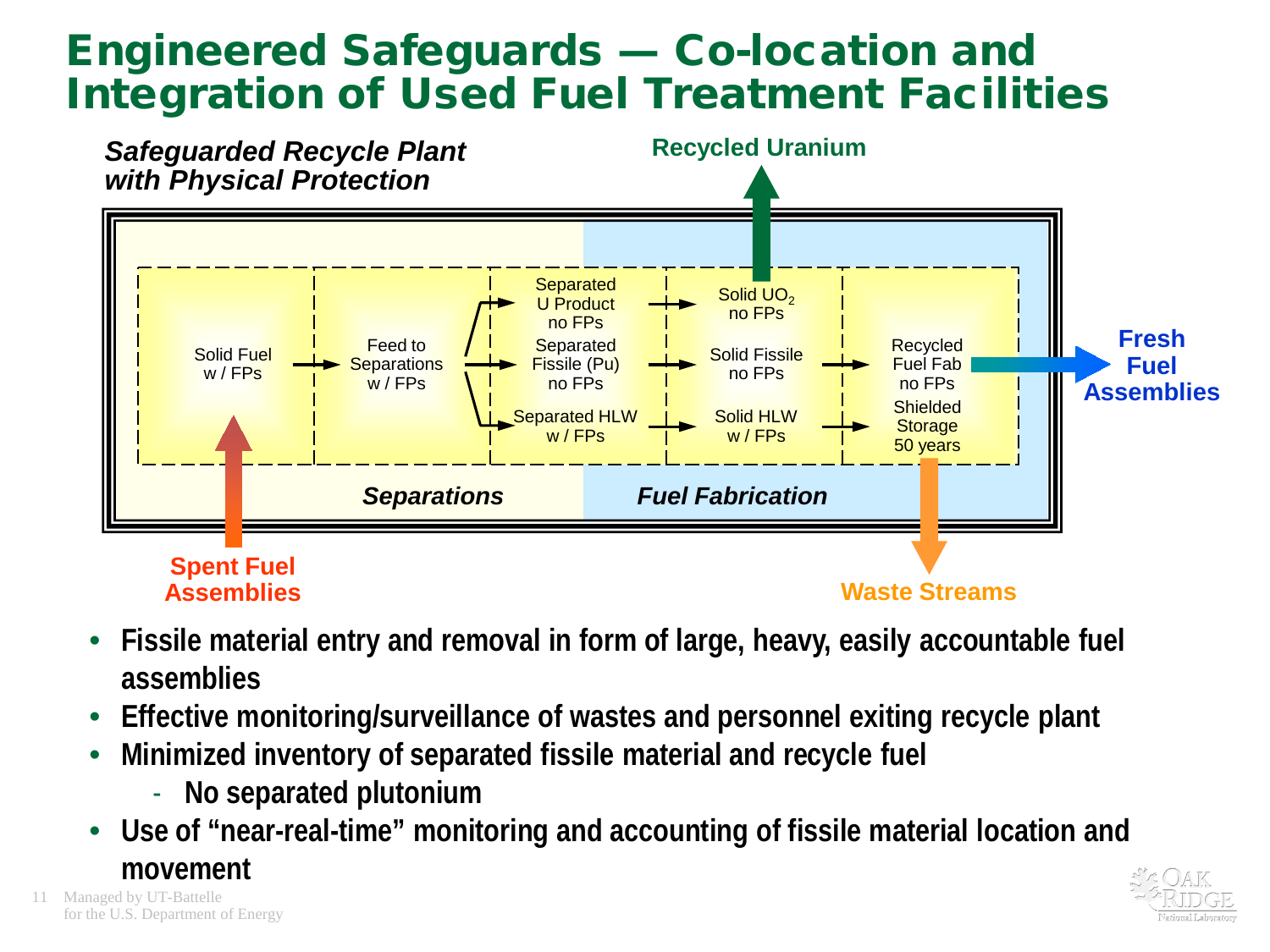# Engineered Safeguards — No Separated Plutonium



- **No holding reductant (hydrazine) is required**
- **Plutonium can be recycled without being separated from "non-neutron-poison" components**
- **Industrial plant can be designed to prevent plutonium separation**
- **Selected fission products (cesium) could be added to recycle fuel, but recycle fuel fabrication, transportation, and handling operations would be more difficult**
- **Physical protection requirements for treatment plant and recycle fuel transportation are not decreased**



12 Managed by UT-Battelle for the U.S. Department of Energy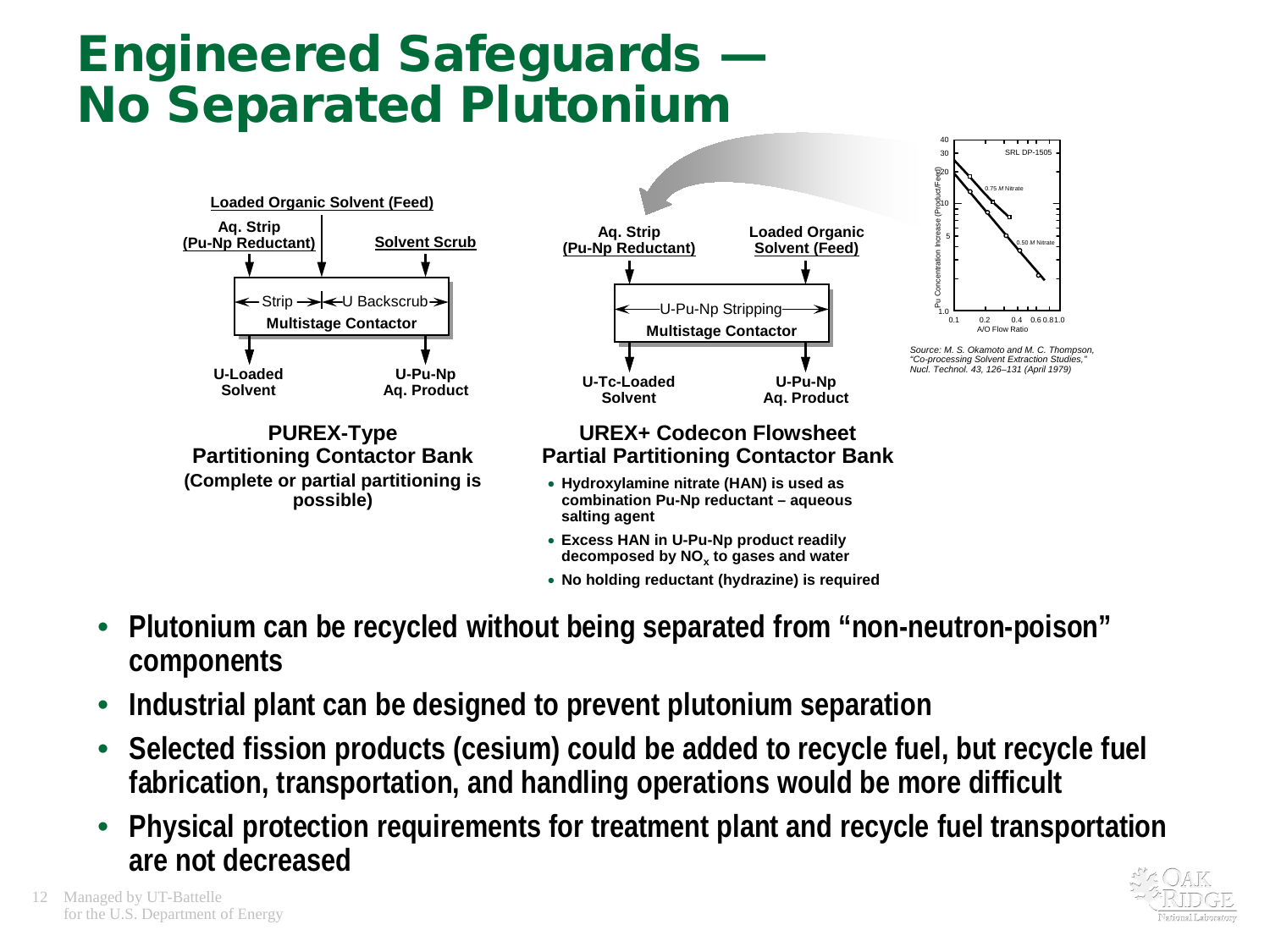## Time factors for implementing fuel recycle must be considered

- **The importance of spent fuel decay time on recycle processing and waste disposal advantages are gained from processing older spent fuels**
- **In the U.S., a "50/50" concept could be considered (process 50-year-old spent fuel/store Cs-Sr-Eu within the separations facility)**
- **Less heat generation in stored wastes — 90SrY, 137CsBa — 10% of decay heat at 100 years**
- **Future impact of HLW emplacement into a geologic repository will be lessened**
- **Volatile radioactive emissions are lower — 3H, 85Kr capture/storage likely not required**
- **Separations processes required can be simplified and made less costly**

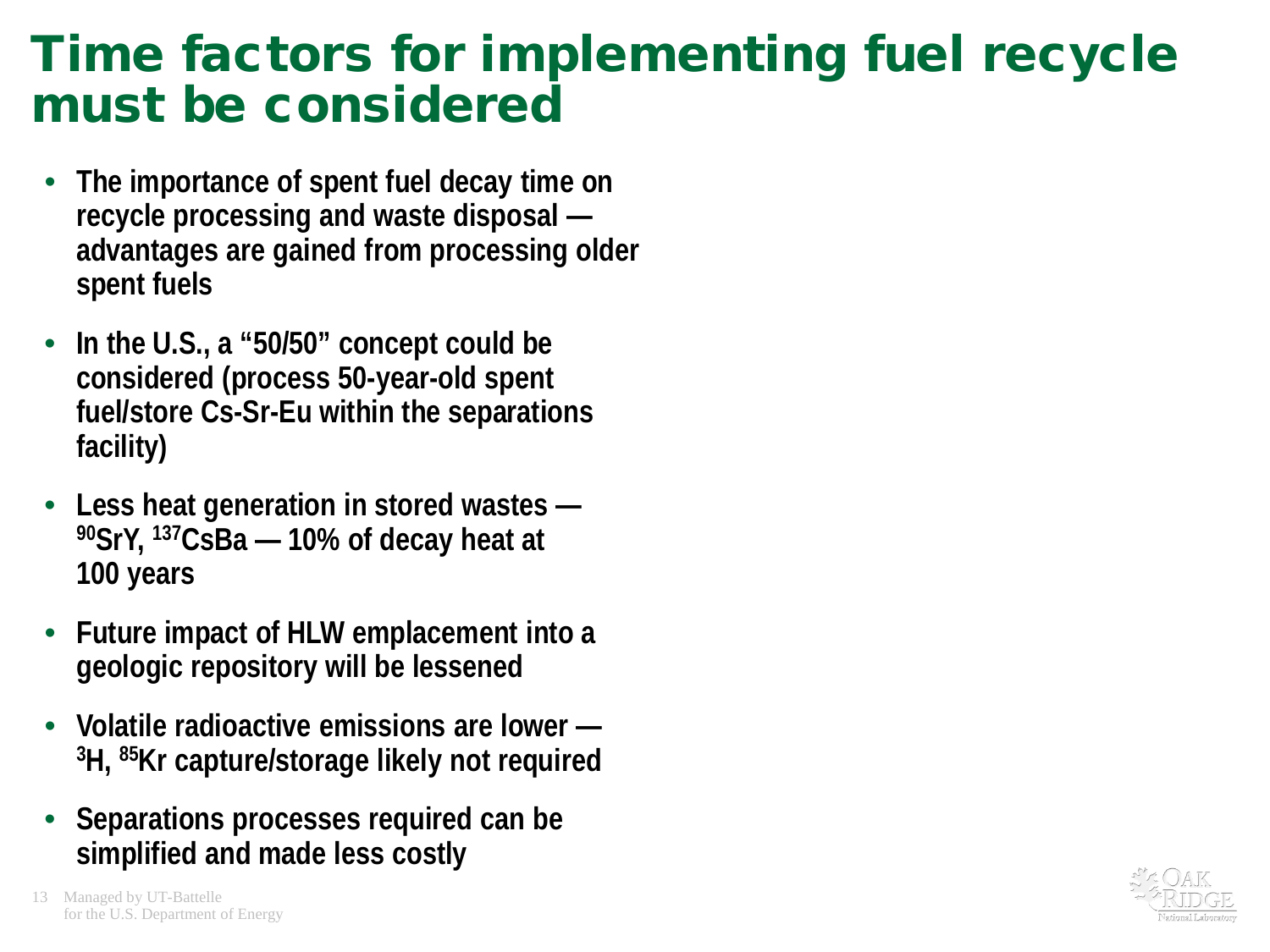# Transmutation Benefits of Older Fuel

- **Alters transmutation pathway to produce lighter plutonium nuclides rather than heavy curium nuclides**
- **Allows use of existing LWRs and HWRs for transmutation of all long-lived TRU actinides**



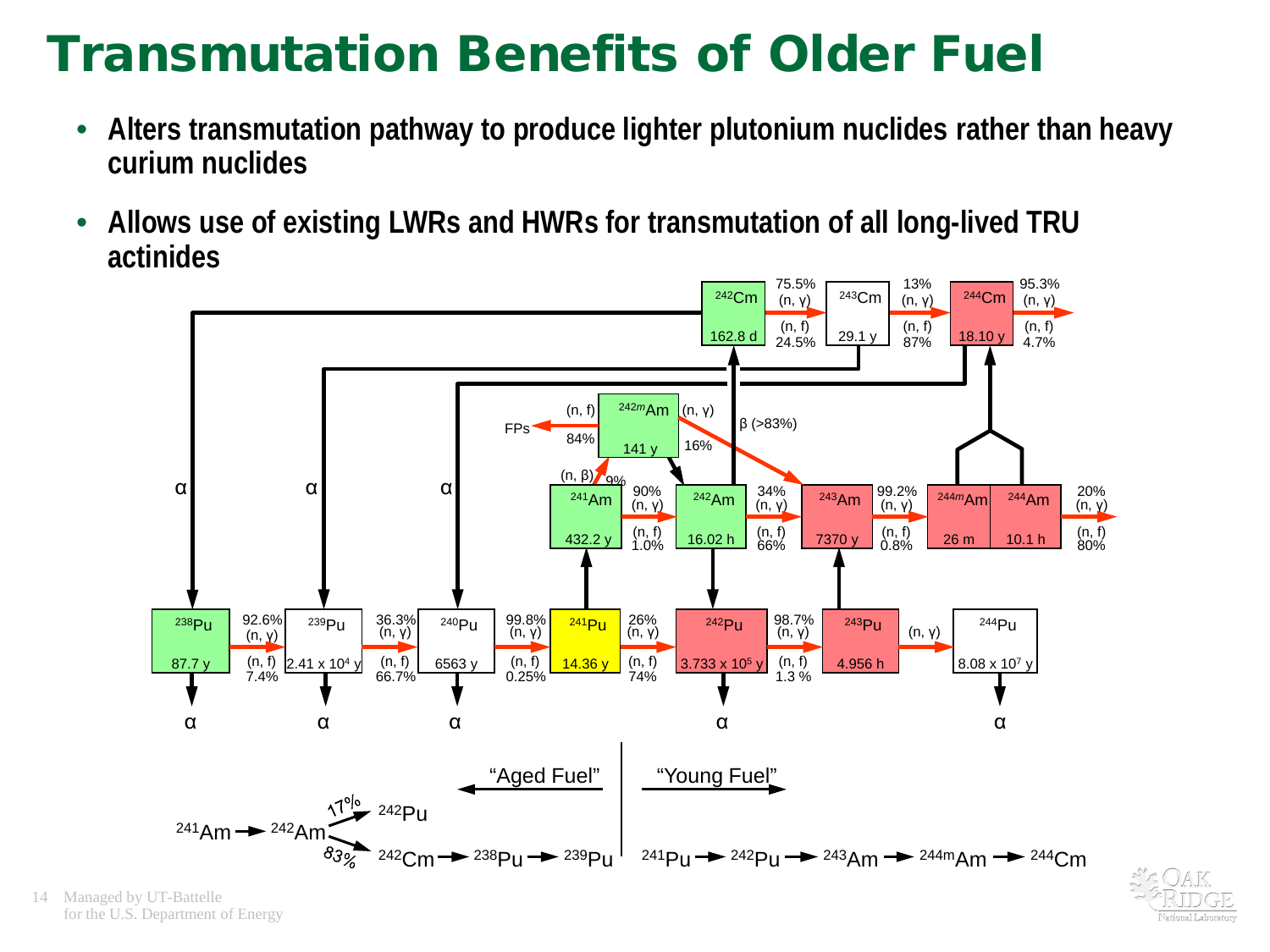# Optimum Processing Time



- **Overall, an "optimum" age of 30–70 years for processing used fuels can:**
	- **Maximize safety**
	- **Reduce environmental effects**
	- **Lower costs**
	- **Maintain adequate proliferation resistance**
- **By processing the "oldest-fuels-first," the age of fuels processed can be kept in the range of 40–60 years**

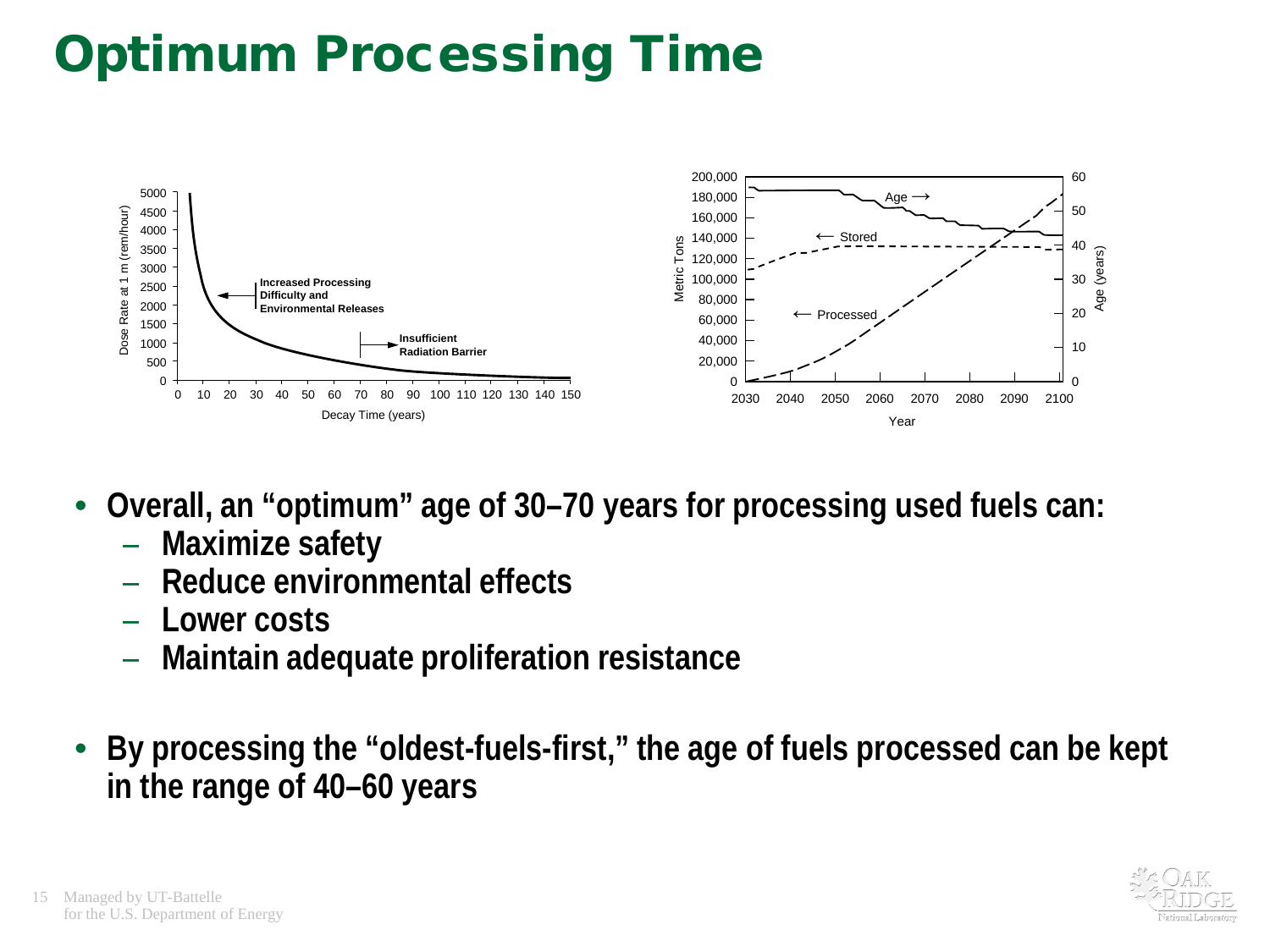# Time required to implement industrial-scale recycling — not an overnight process!

|                                     | 2010                           | 2020   | 2030                                       | 2040                             | 2050                          | 2060    |
|-------------------------------------|--------------------------------|--------|--------------------------------------------|----------------------------------|-------------------------------|---------|
| Number of reactors                  | 104                            | 108    | 116                                        | 124                              | 132                           | 136     |
| Event                               | Decision to treat<br>used fuel |        | 1st treatment<br>plant begins<br>operation | 2nd plant<br>begins<br>operation | 3rd plant begins<br>operation |         |
| Treatment capacity (MT/year)        | 0                              | 0      | 1,000                                      | 2,000                            | 3,000                         | 3,000   |
| Used fuel generation rate (MT/year) | 2,200                          | 2.250  | 2,300                                      | 2.700                            | 2,900                         | 3,000   |
| Storage capacity required (MT)      | 64,000                         | 87,000 | 110,000                                    | 126,000                          | 134.000                       | 134,000 |

- **Design and construction of each plant requires 15–20 years**
- **Multiple plants are needed to obtain capacity required to process amounts of used fuels currently generated and expected**
- **Based on world-wide experience, deployment of industrial-scale recycling is a multi-decade process**

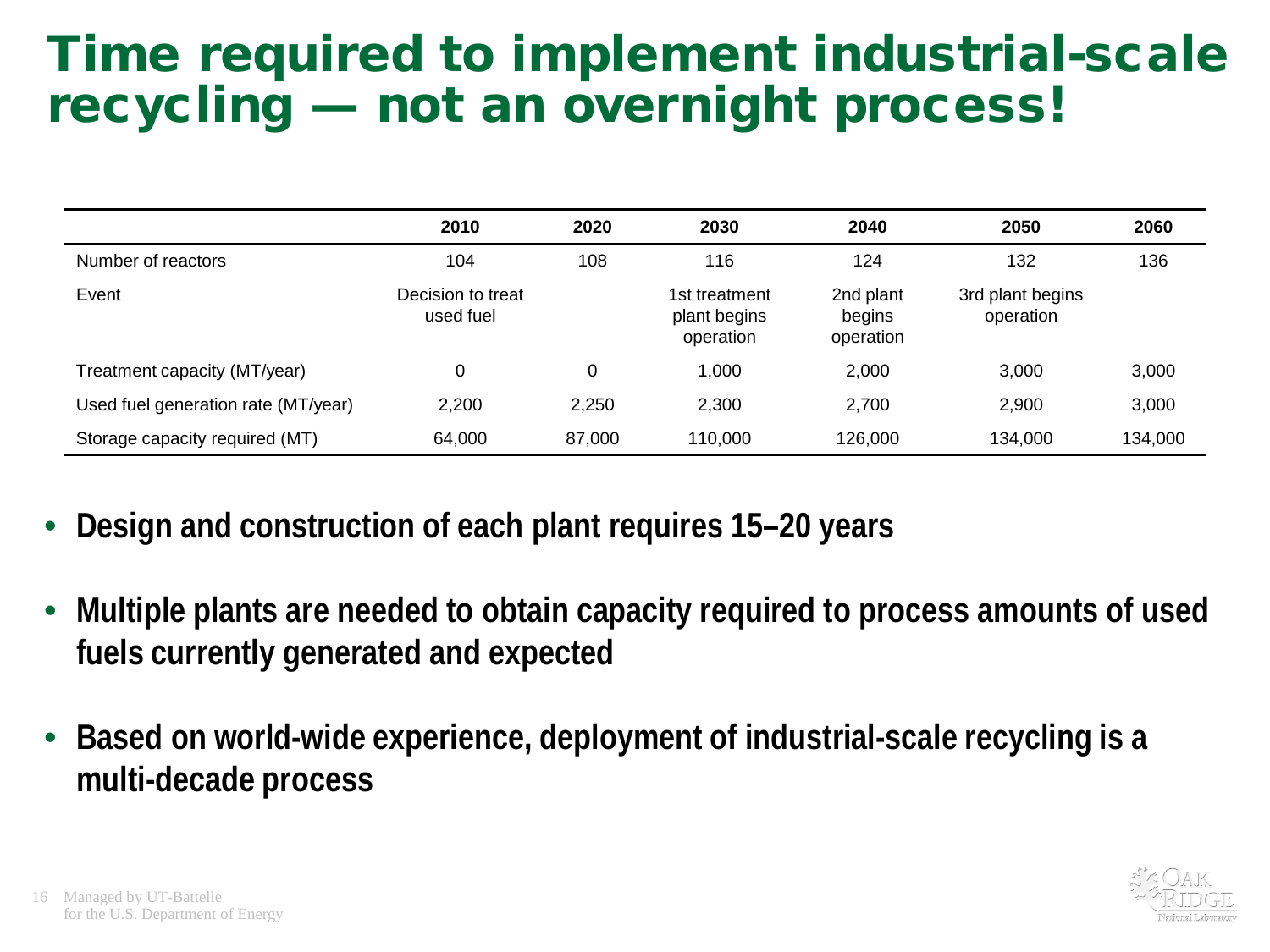# Time and sustainability are strong factors toward implementing fuel recycle

- **Nuclear energy use is strong, with expected growth in the U.S., Europe, Japan, Russia, and others**
- **Rapid growth of nuclear energy is occurring in China and India, possibly in the U.K. and other countries**
- **At some time the availability of low-cost natural uranium (NU) will decline — but when?**
- **If nuclear energy is to be sustained beyond availability of NU, then there will be a future need for breeder reactors and industrial-scale fuel recycle capability**
- **Therefore, strong considerations for implementing fuel recycle are:**
	- **Future need for breeder reactors to use tremendous potential energy in fertile materials**
	- **The uncertainty of "when in the future" that NU will become unavailable**
	- **Multi-decade process required to implement industrial-scale recycle at capacity needed**

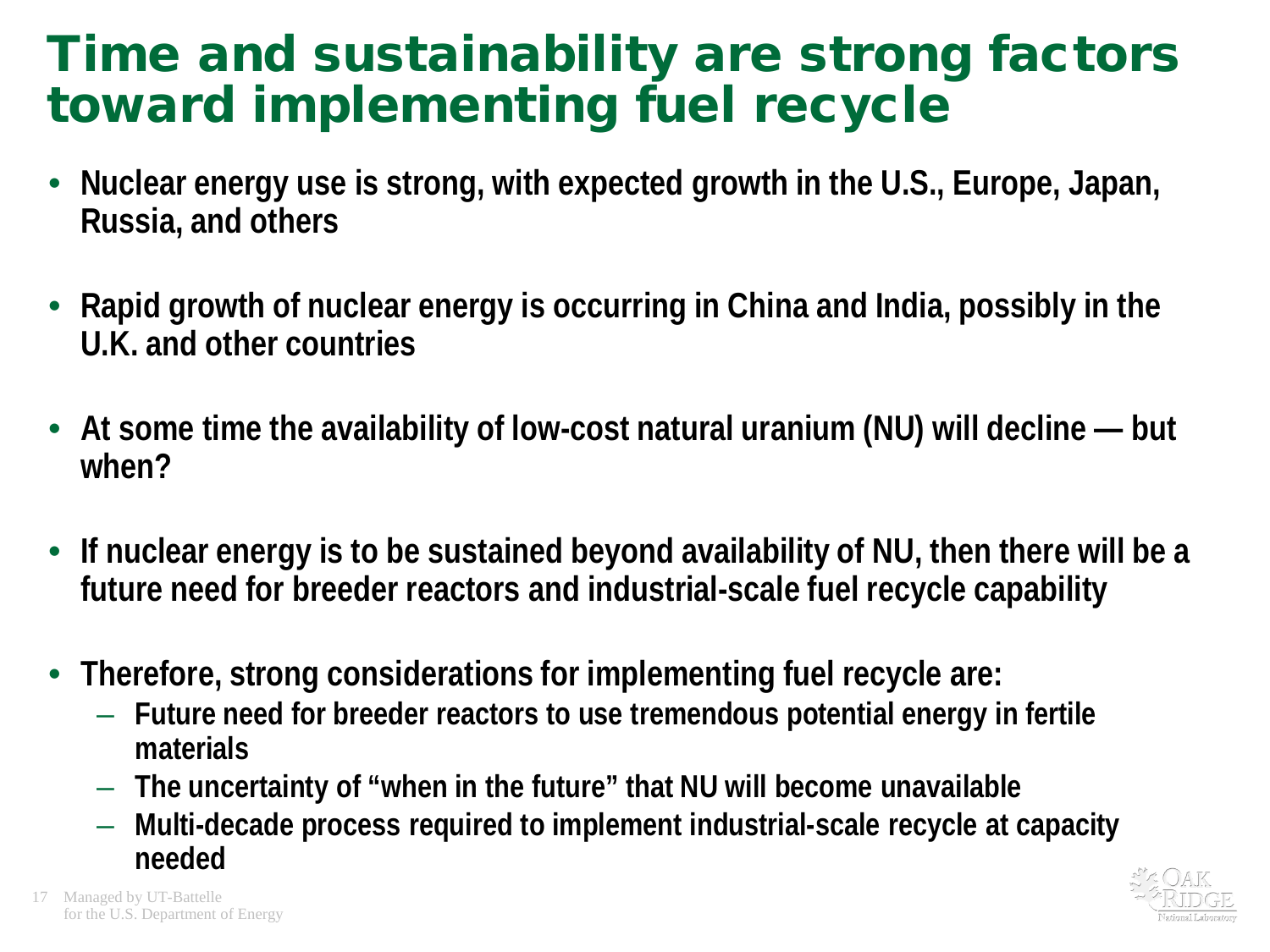# Summary and Recommendations

#### • **Our analysis concluded that:**

- **The cost of implementing fuel recycle will be an insignificant change to the cost of nuclear electricity**
- **Engineered safeguards can be used to provide adequate proliferation resistance**
- **Continuing delay will likely occur in locating and operating a geologic repository**
- **Continued storage of used fuels is not a permanent solution**
- **With no decision, the path forward for used fuel disposal will remain uncertain, with many diverse technologies being considered and no possible focus on a practical solution to the problem**
- **However, a decision to move forward with used fuel recycling and to take advantage of processing aged fuels and incorporation of near-complete recycling can provide the focus needed for a practical solution to the problem of nuclear waste disposal**

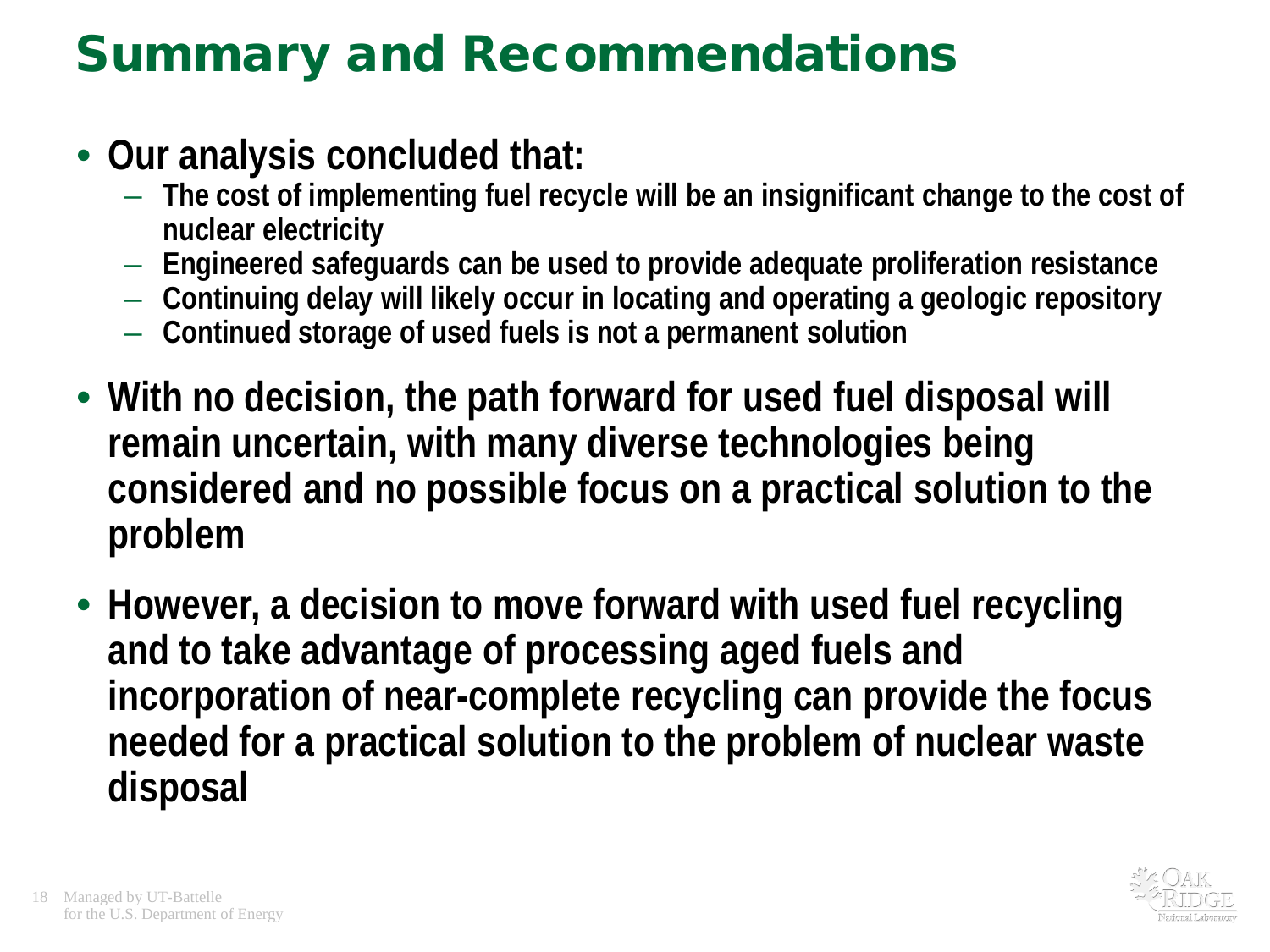# Back Up Slides

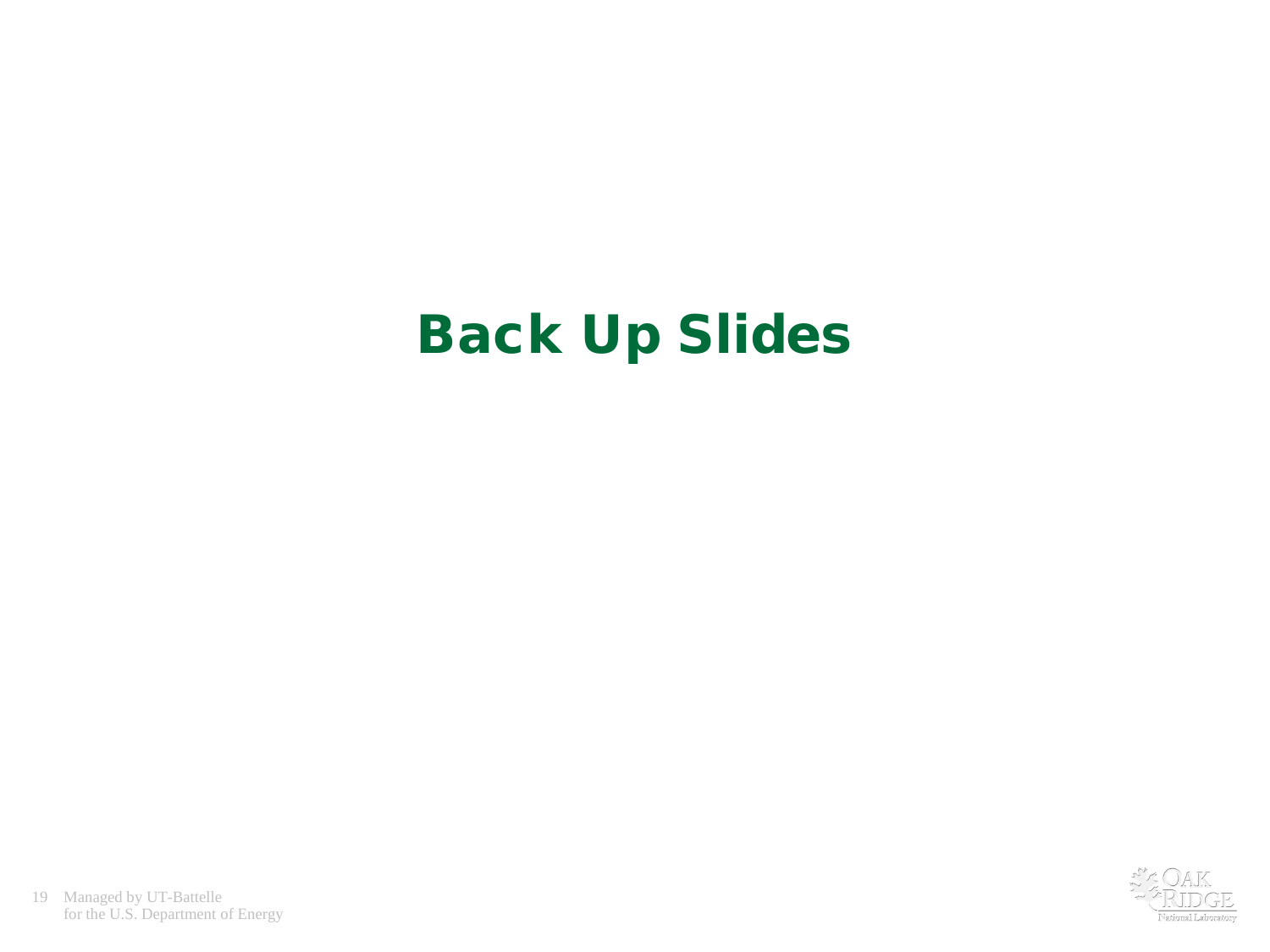# Nuclear Fuel Cycles



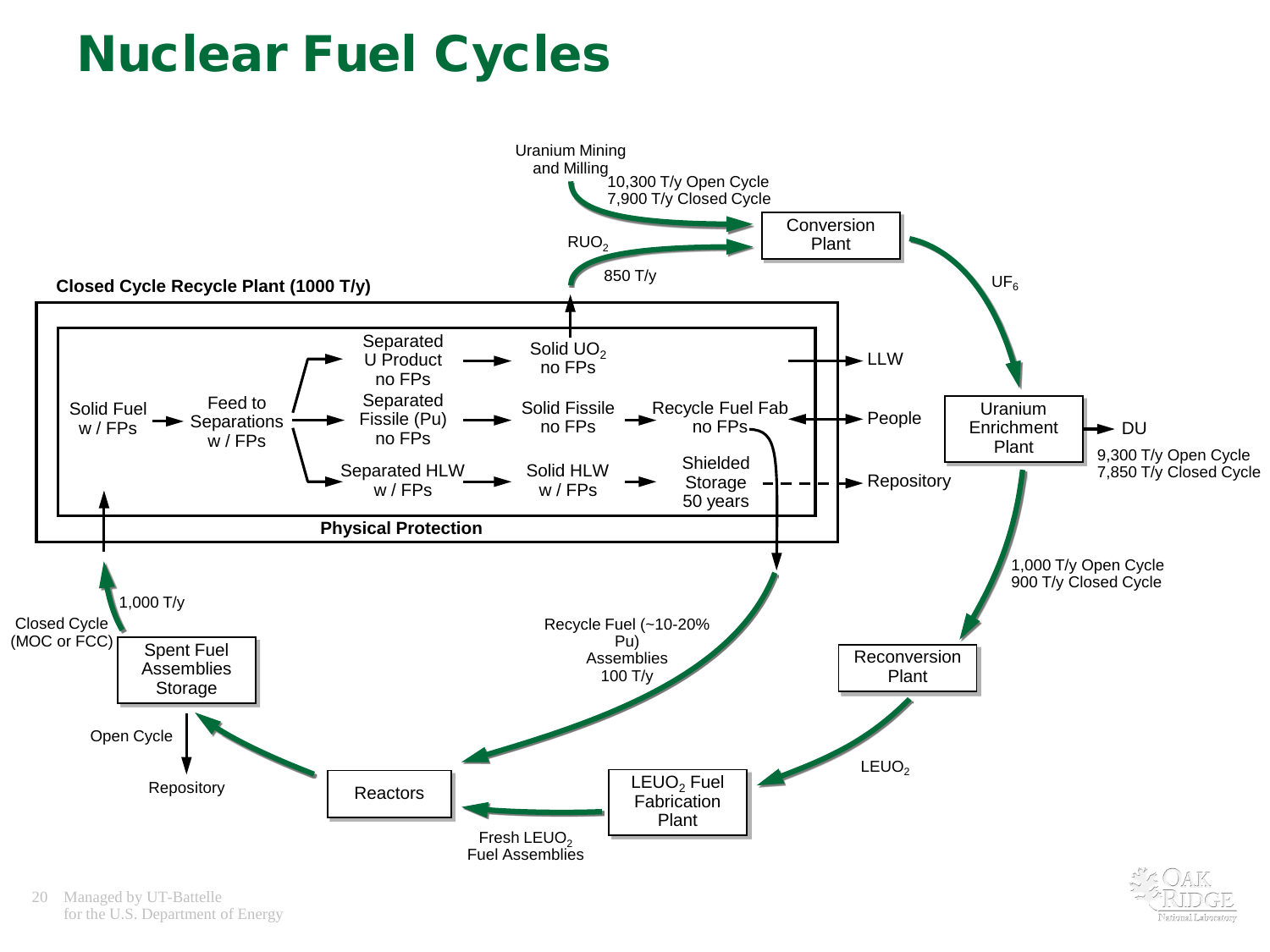#### Continued Storage Concerns — increasing inventory and decreasing radiation barrier



- **Current inventory contains ~500 MT and annual production is ~20 MT/year**
- **Radiation barrier decreasing exponentially with time**
- **At least 50 years required to build recycle capacity needed to match annual production**
- **With equal recycle capacity and production rates, inventory will continue to increase because of incomplete burnup in each partitioning-transmutation cycle**
- **Implementation of fuel recycle is needed**

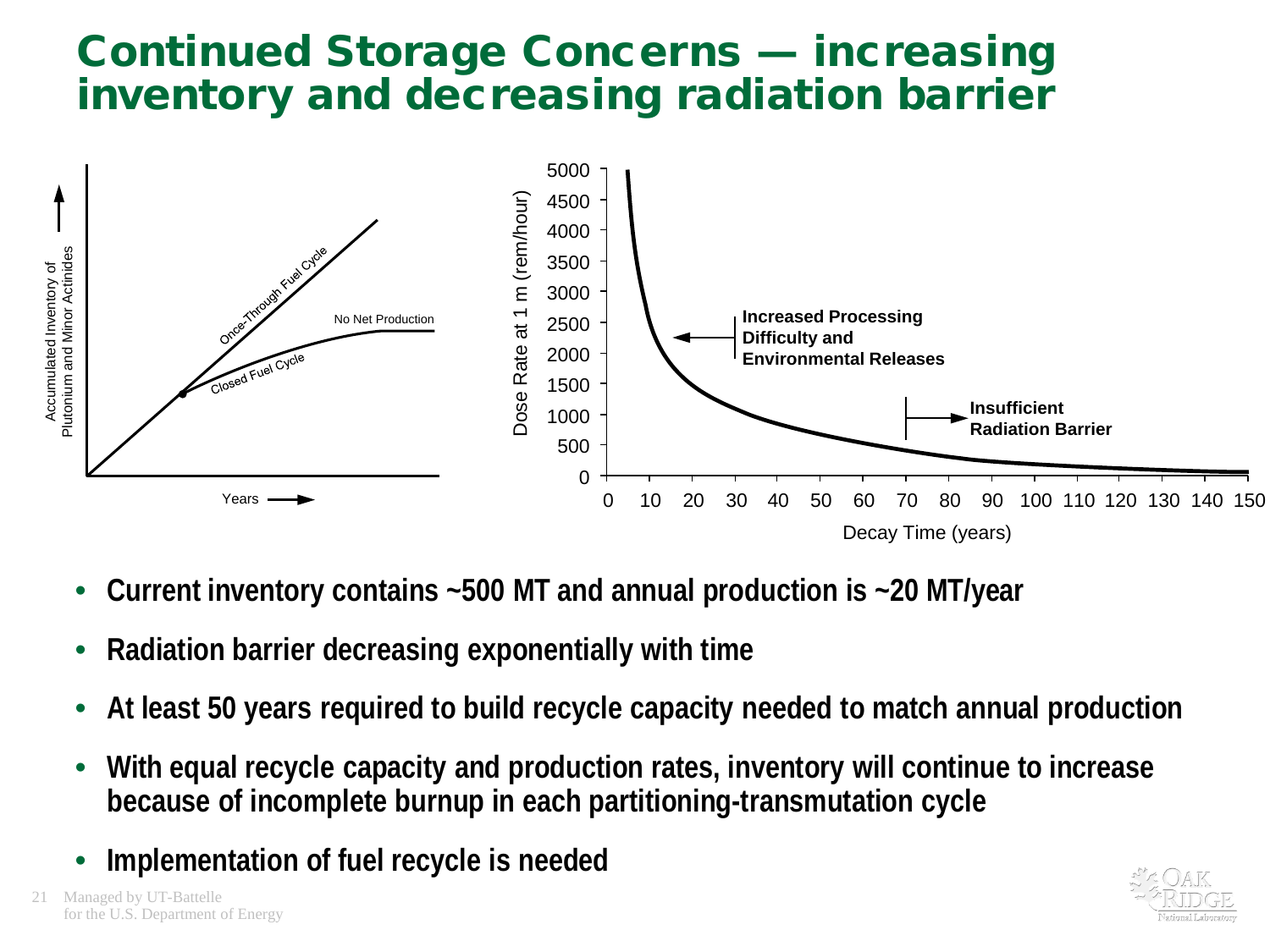#### **Transplutonium-Element Yield and Fission Loss During Thermal Neutron Irradiation of Plutonium**



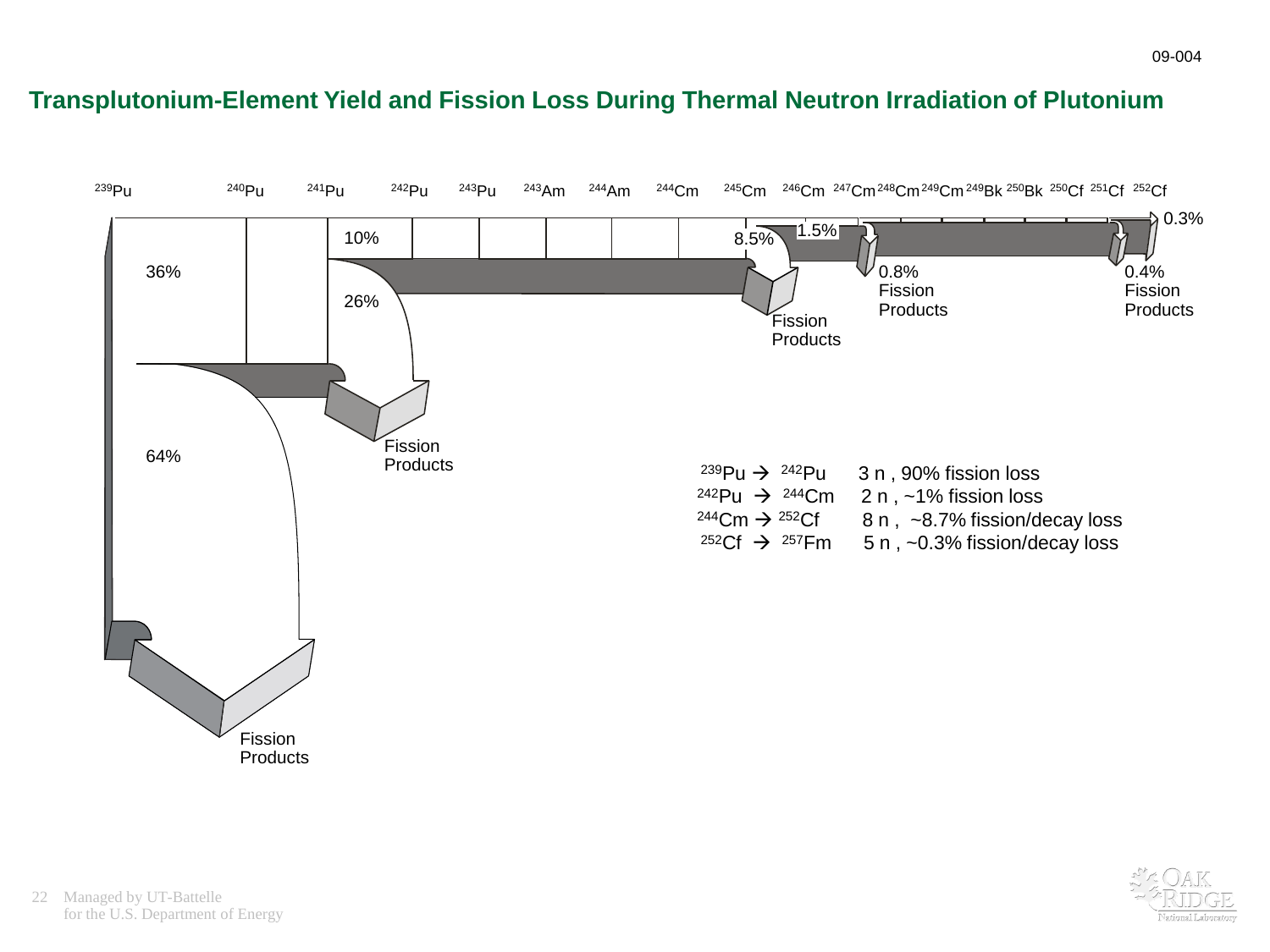#### Transplutonium-Element Yield and Fission Loss During Irradiation of Plutonium

#### **Thermal Neutron Irradiation**

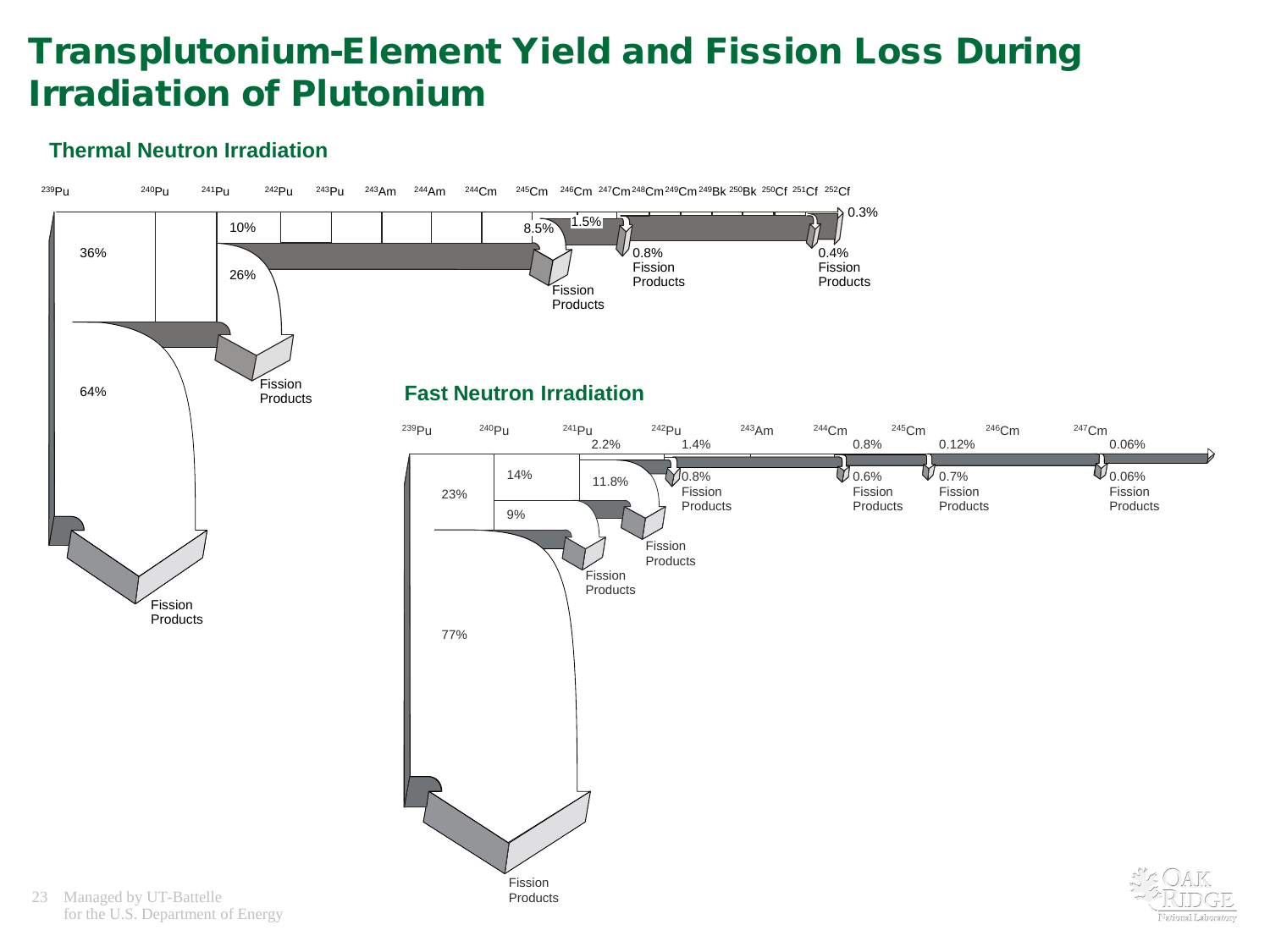

ational Laborator

#### **TRU Actinide Yield and Fission Loss During Thermal Neutron Irradiation of 242Pu**

24 Managed by UT-Battelle for the U.S. Department of Energy